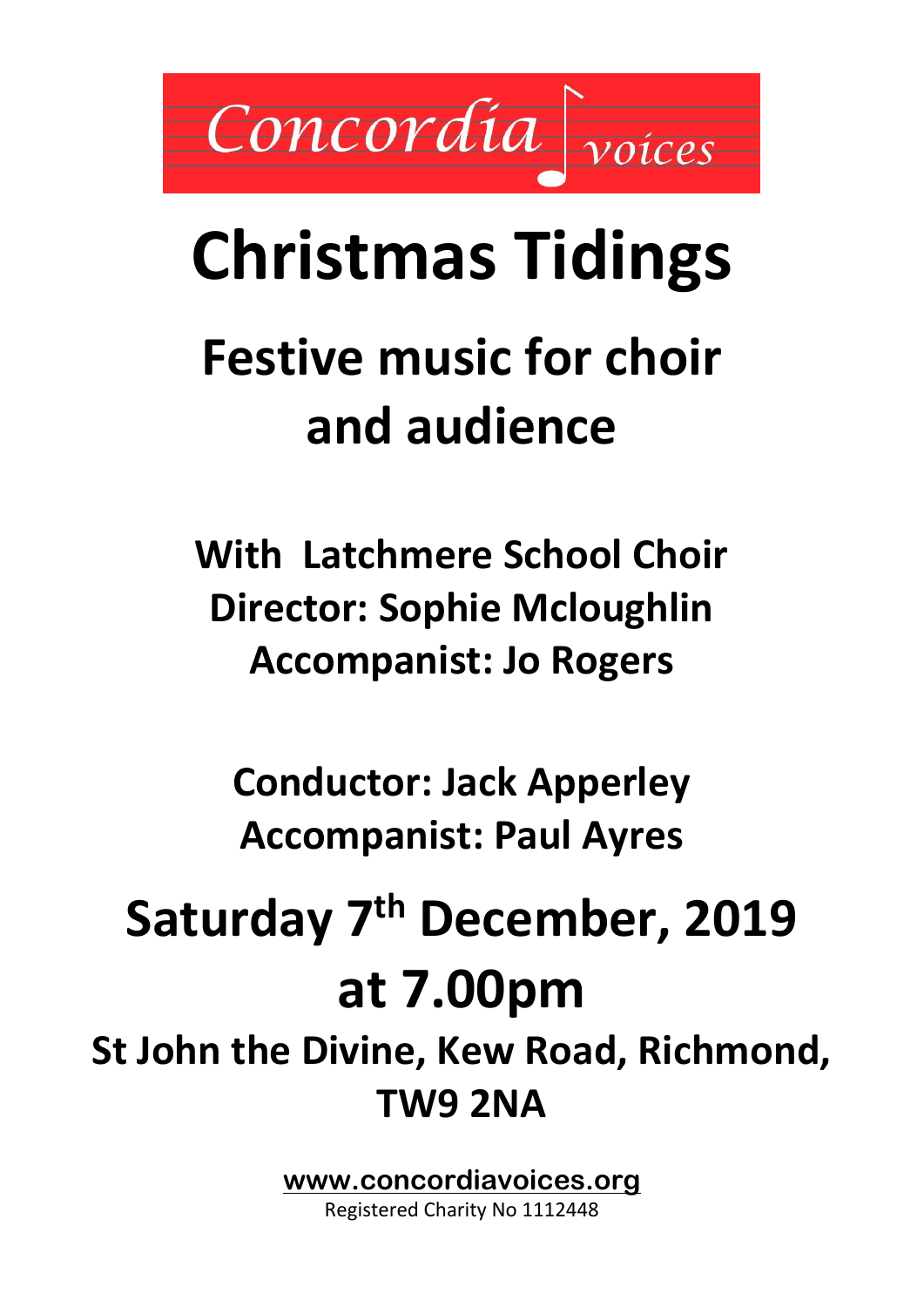| <b>Ceremony of Carols</b><br><b>Wolcum Yole, Balulalow, This Little Babe</b> | <b>Benjamin Britten</b> |  |  |
|------------------------------------------------------------------------------|-------------------------|--|--|
| It came upon a midnight clear $-$ all sing                                   |                         |  |  |
| Latchmere school choir                                                       |                         |  |  |
| O little town of Bethlehem $-$ all sing                                      |                         |  |  |
| <b>Behold I bring you Glad Tidings</b>                                       | <b>Orlando Gibbons</b>  |  |  |
| A Babe is Born                                                               | <b>William Mathias</b>  |  |  |
| <b>Interval</b>                                                              |                         |  |  |
| <b>A Christmas Carol</b>                                                     | Zoltán Kodály           |  |  |
| <b>Lullaby My Jesus</b>                                                      | <b>Peter Warlock</b>    |  |  |
| God rest you merry, Gentlemen $-$ all sing                                   |                         |  |  |
| Latchmere school choir                                                       |                         |  |  |
| Away in a Manger $-$ all sing                                                |                         |  |  |
| <b>Winter Wonderland</b>                                                     | <b>Paul Ayres</b>       |  |  |
| <b>Santa Claus is Coming to Town</b>                                         | <b>Paul Ayres</b>       |  |  |
| O come, All ye Faithful $-$ all sing                                         |                         |  |  |
| <b>12 Days of Christmas</b>                                                  | <b>John Rutter</b>      |  |  |
| <b>Jingle Bells</b>                                                          | <b>Paul Ayres</b>       |  |  |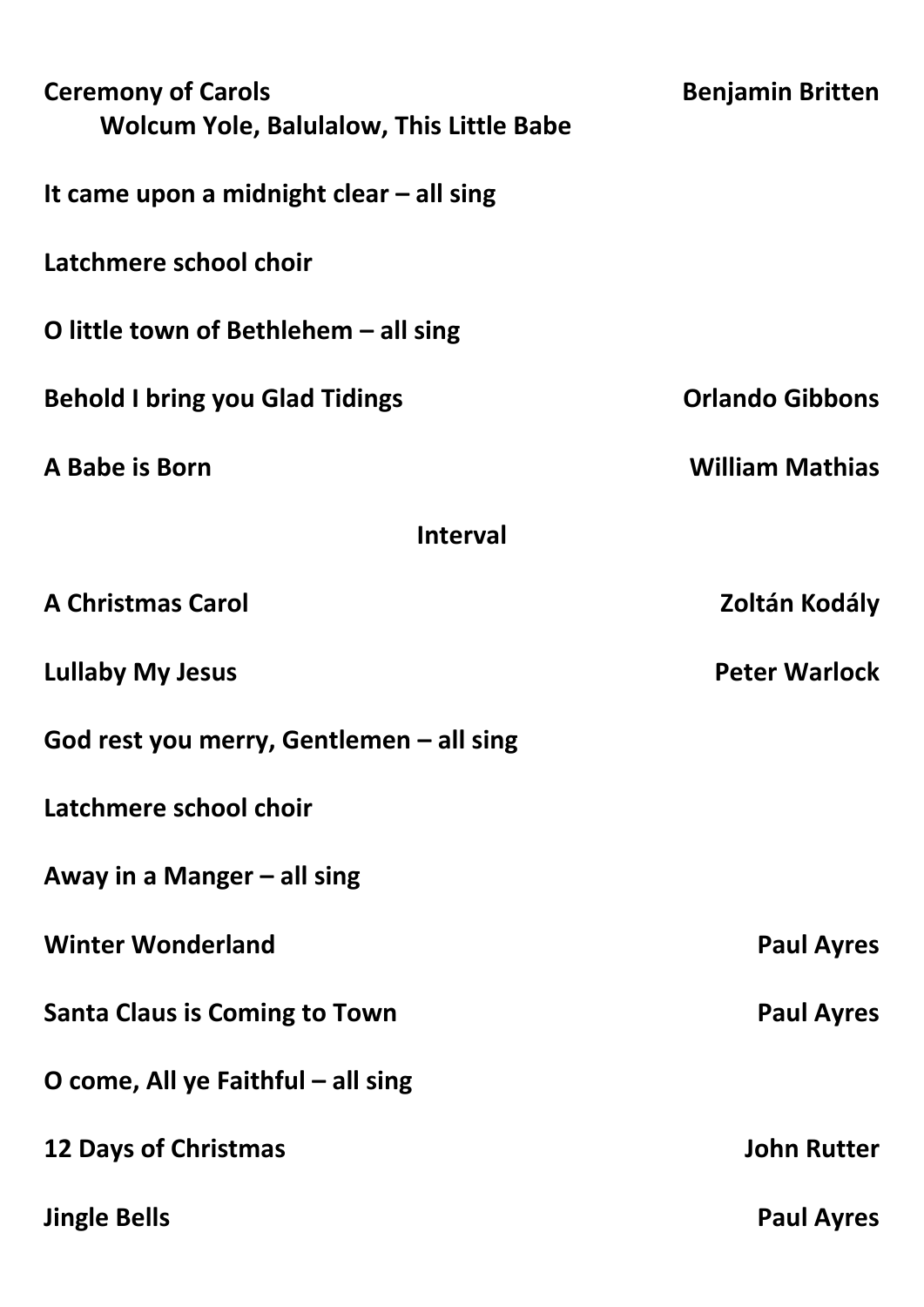### **Paul Ayres**

This year marks the tenth year of collaboration with our accompanist, Paul Ayres. An eminent organist, pianist, conductor and prize-winning composer in his own right, he has not only continued to perform with us regularly, but has also found the time to cover rehearsals in transitional times, to direct us on numerous occasions and to offer us his continuing guidance and support. We are extremely fortunate and are very grateful to him.

Over the years we have thoroughly enjoyed singing Paul's music and as you see from tonight's programme, we have included three of his clever and witty arrangements of standard Christmas tunes.

### **Ceremony of Carols Benjamin Britten (1913 – 1976)**

Whilst returning from a visit to North America which had lasted from 1939 to 1942, Britten made a short stop in Halifax, Nova Scotia where he purchased a copy of medieval texts entitled *The English Galaxy of Shorter Poems.* On the home voyage across the Atlantic, he began setting five of these poems for upper voices and harp accompaniment, the work which was to become known as *A Ceremony of Carols.* Although often sung by boys' choirs, the piece was originally premiered by the women's voices of the Fleet Street Choir in a concert in Norwich Cathedral in 1942.

*A Ceremony of Carols* became so popular, that music publishers Boosey and Hawkes commissioned, with Britten's blessing, the composer Julius Harrison to arrange the songs for SATB with piano accompaniment. We perform three of these this evening.

Number 2, *Wolcum Yule* is a joyous introduction to the Christmas season, mainly chordal in texture and sung to a driving ostinato accompaniment.

Number 4, *Balulalow* Is a gentle, lilting lullaby for solo soprano and choir with alternating meters, and harmonies which flow between major and minor keys.

In Number 6, *This Little Babe,* Britten's setting echoes the military symbolism of the text with driving rhythms and an insistent accompaniment. The song begins with voices in unison, then the sense of urgency increases as the parts enter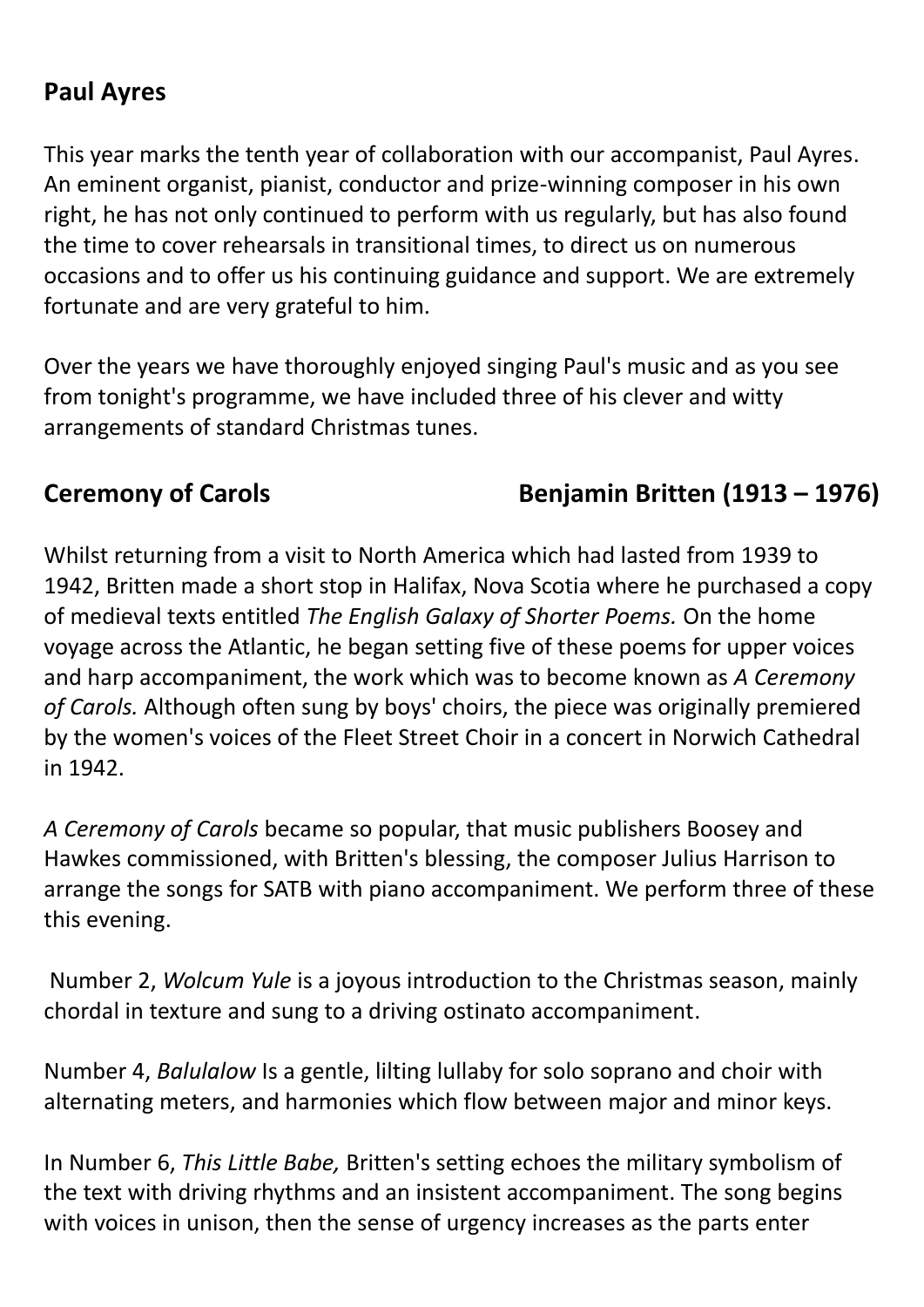canonically, closely on each others' heels! In the final verse, the voices sing together in harmony, and the piece culminates in an abrupt gear change of rhythm and a dramatic shift to the major key.

#### **Wolcum Yole**

Wolcum, Wolcum, Wolcum be thou hevenè king, Wolcum Yole! Wolcum, born in one morning, Wolcum for whom we sall sing!

Wolcum be ye, Stevene and Jon, Wolcum, Innocentes every one, Wolcum, Thomas marter one, Wolcum, be ye Good Newe Yere, Wolcum, Twelfth Day both in fere, Wolcum, seintes lefe and dere, Wolcum Yole, Wolcum!

Candelmesse, Quene of bliss, Wolcum bothe to more and lesse Wolcum,

Wolcum be ye that are here, Wolcum alle and make good cheer. Wolcum alle another yere, Wolcum Yole, Wolcum!

#### **Balulalow**

O my deare hert, young Jesu sweit, Prepare thy creddil in my spreit, And I sall rock thee in my hert, And never mair from thee depart.

#### **This Little Babe**

This little babe so few days old, Is come to rifle Satan's fold; All hell doth at his presence quake, Though he himself for cold do shake; For in this week unarmèd wise The gates of hell he will surprise.

But I sall praise thee evermoir With sanges sweit unto thy gloir; The knees of my hert sall I bow, And sing that richt Balulalow!

With tears he fights and wins the field, His naked breast stands for a shield, His battering shot are babish cries, His arrows looks of weeping eyes, His martial ensigns Cold and Need, And feeble Flesh his warrior's steed.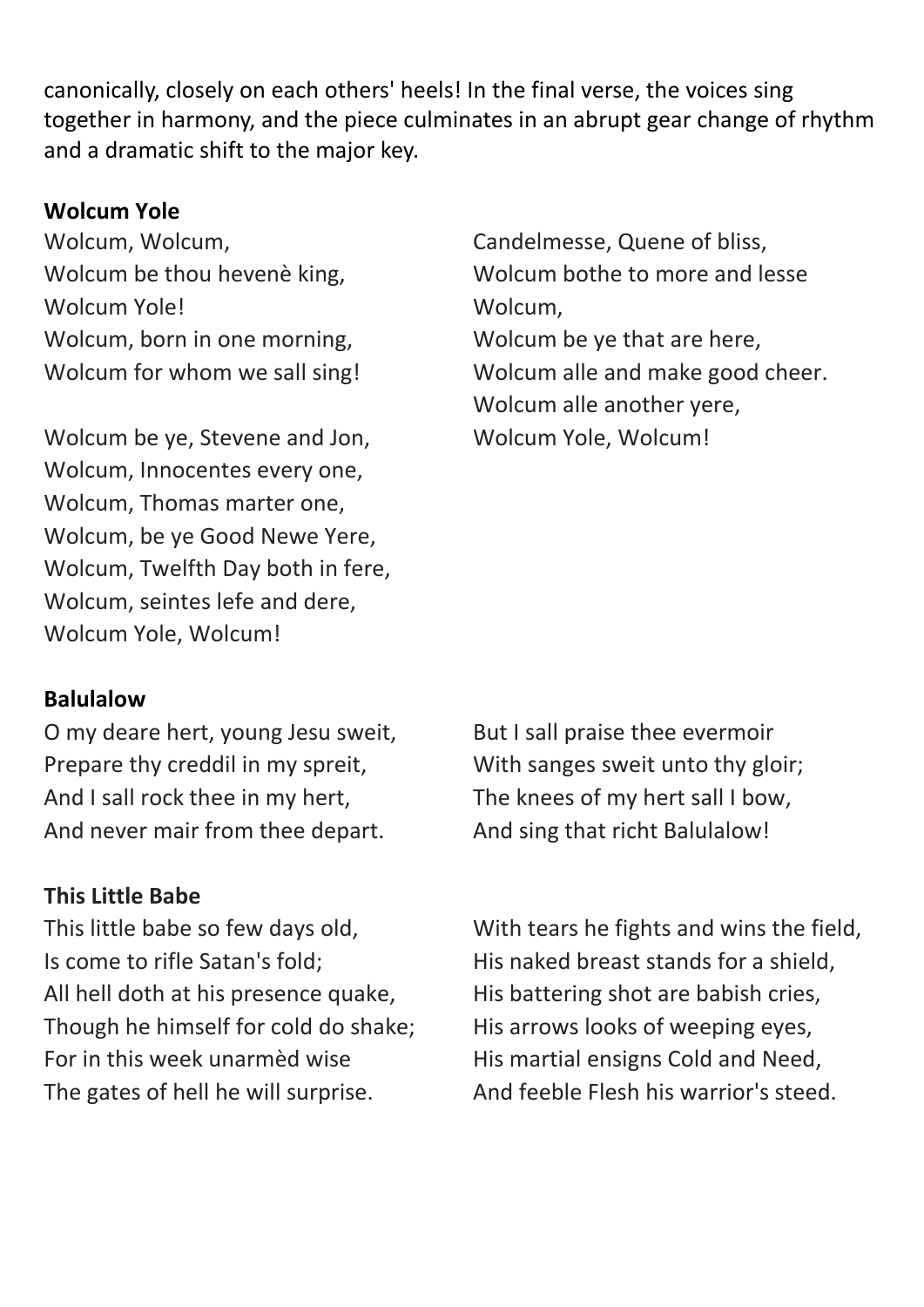His camp is pitchèd in a stall, His bulwark but a broken wall; The crib his trench, haystalks his stakes; Of shepherds he his muster makes; And thus, as sure his foe to wound, The angels' trumps alarum sound.

My soul, with Christ join thou in fight; Stick to the tents that he hath pight. Within his crib is surest ward; This little Babe will be thy guard. If thou wilt foil thy foes with joy, Then flit not from this heavenly boy!

#### **It came upon the midnight clear -***All sing*

It came upon the midnight clear, That glorious song of old, From angels bending near the earth To touch their harps of gold: 'Peace on the earth, good-will to men, From heav'n's all-gracious King!' The world in solemn stillness lay To hear the angels sing.

Still through the cloven skies they come, With peaceful wings unfurled; And still their heav'nly music floats O'er all the weary world; Above its sad and lowly plains They bend on hov'ring wing; And ever o'er its Babel sounds The blessed angels sing.

#### **Latchmere school choir**

#### *Men*

Yet with the woes of sin and strife The world has suffered long; Beneath the angel strain have rolled Two thousand years of wrong; *Ladies and Children*

And man, at war with man, hears not The love-song which they bring: O hush the noise, ye men of strife, And hear the angels sing!

#### *All*

For lo! the days are hastening on, By prophet-bards foretold, When, with the ever-circling years, Comes round the age of gold; When peace shall over all the earth Its ancient splendours fling, And the whole world give back the song Which now the angels sing.

#### **This is the time and the season words and music by James Wright**

**This Winter's Night Words and music by Emily Barden**

**Children Go Trad. arr. by Craig McLeish**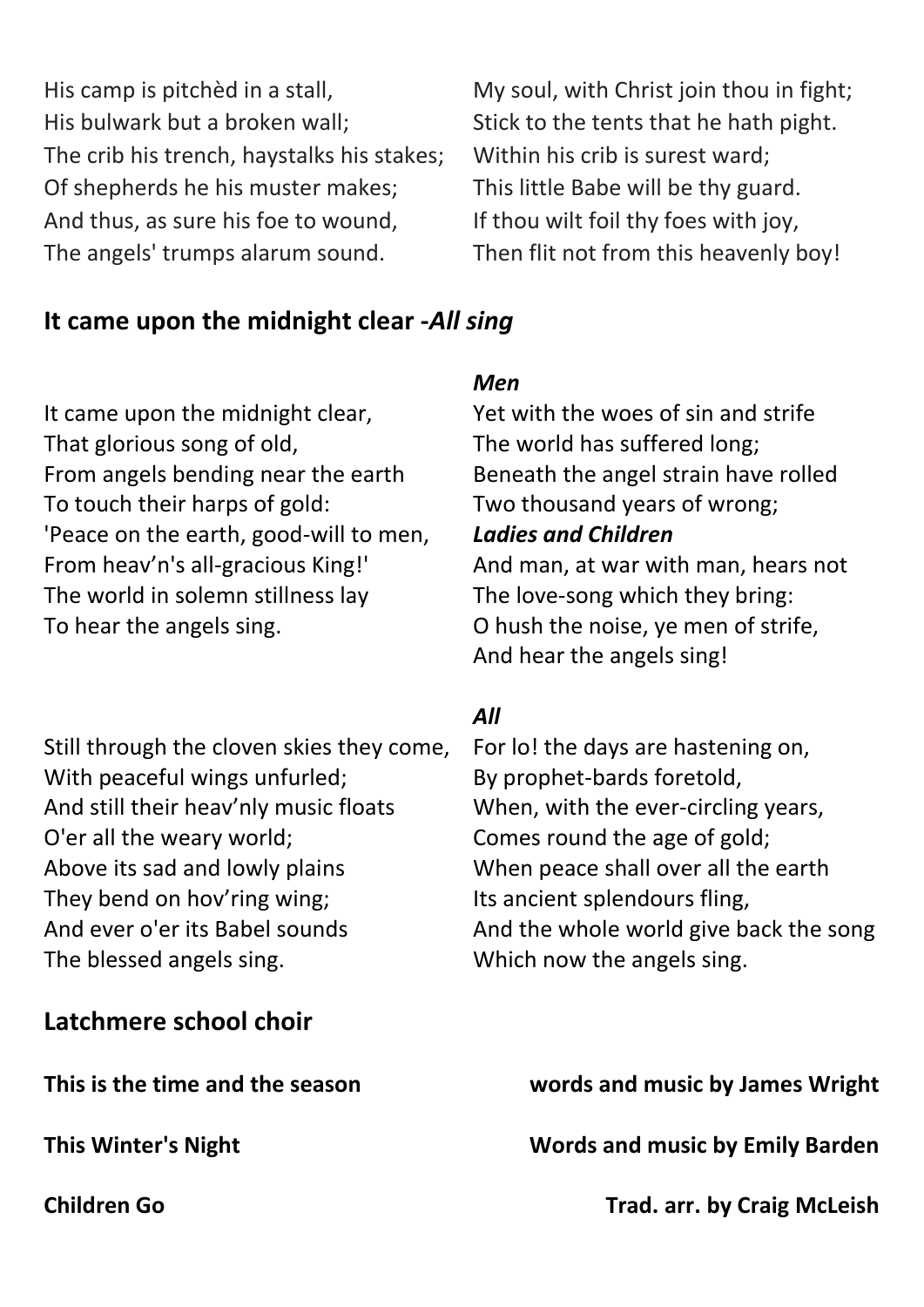#### **Hey, Father Christmas! (3rd section from In the Mood) Music by David Machell Words by Alison Renvoise**

Hey! Father Christmas Are you wrapping those presents tonight? Hey! Father Christmas Are you wrapping those presents tonight?

With your sleigh bells and your jingle bells You can hear them all over the sky With your sleigh bells and your jingle bells You can hear them all over the sky

Ring -a- ding ding ding ding Ding- a ding- a ding- a Ding- a ding-a dinga-Ring a ding ding!

Ring -a- ding ding ding ding Ding- a ding- a ding- a Ding- a ding-a dinga-Ring a ding ding!

#### **O little town of Bethlehem –** *All sing*

O little town of Bethlehem, How still we see thee lie! Above thy deep and dreamless sleep The silent stars go by. Yet in thy dark streets shineth The everlasting light; The hopes and fears of all the years Are met in thee tonight.

O morning stars, together Proclaim the holy birth, And praises sing to God the King, And peace to men on earth! For Christ is born of Mary; And, gather'd all above, While mortals sleep, the angels keep Their watch of wond'ring love.

#### *Choir*

How silently, how silently, The wondrous gift is giv'n! So God imparts to human hearts The blessings of his heav'n. No ear may hear his coming; But in this world of sin, Where meek souls will receive him, still The dear Christ enters in.

#### *All*

O holy Child of Bethlehem, Descend to us, we pray; Cast out our sin, and enter in, Be born in us today. We hear the Christmas angels The great glad tidings tell: O come to us, abide with us, Our Lord Emmanuel.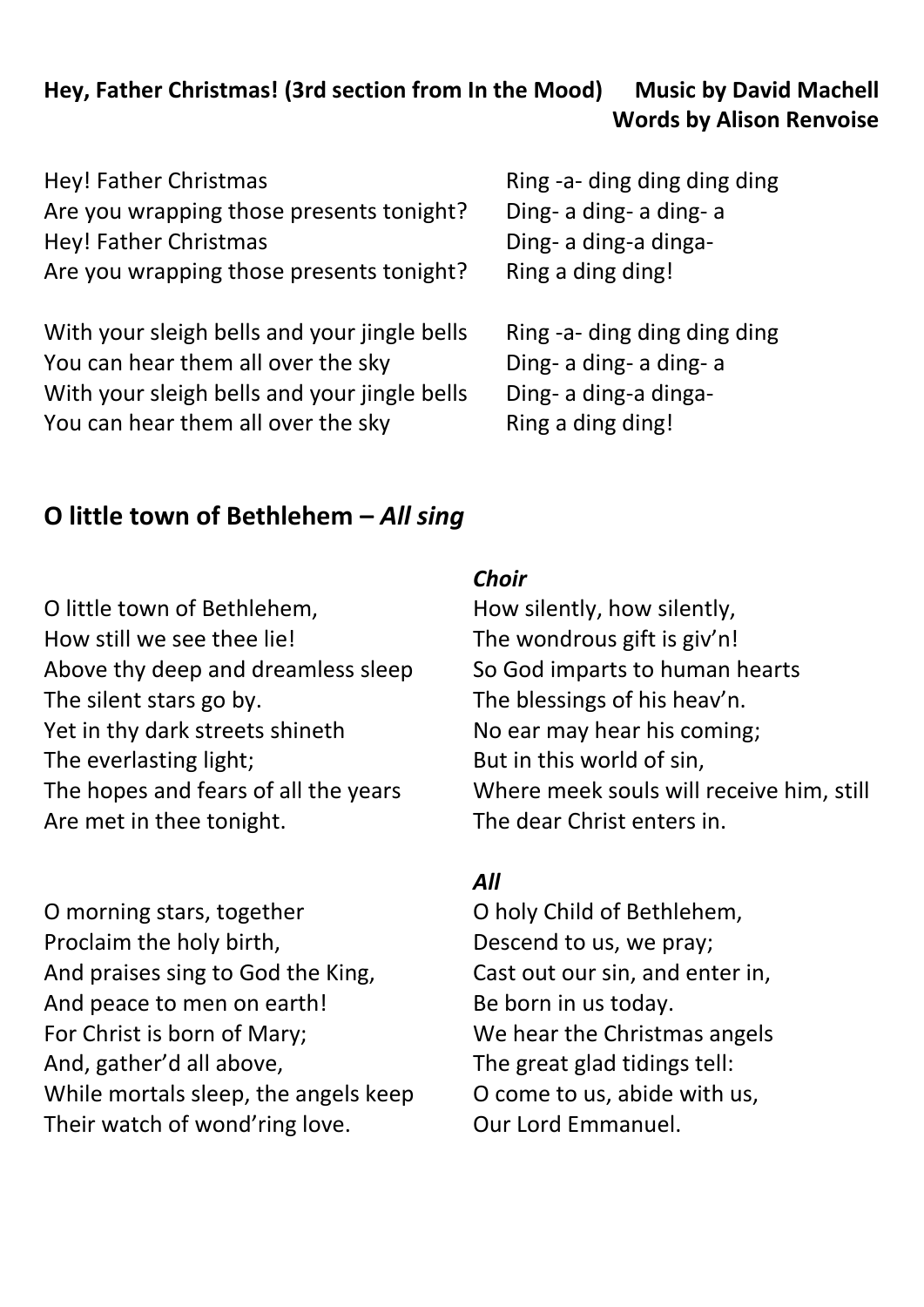Gibbons is perhaps best known for his madrigal-writing, notably *The Silver Swan,*  but in his time he was as famous for his virtuosity on the organ and virginals, the latter an early keyboard instrument similar to a harpsichord. Gibbons also wrote sacred music, including forty anthems for the Anglican Church.

*Behold, I bring you good tidings* is a verse anthem, a particularly Anglican form which contrasts passages for individual voice parts with those of the full choir, sung to an organ accompaniment. Scored for six voice parts, the extra soprano and alto lines add richness to the harmonies.

Emulating his predecessor William Byrd, Gibbons selected his texts "with deep care" and matched his music accordingly. For example in the *Glory to God* section, the words are set to a rising figure, and by overlapping the vocal entries and gradually extending the phrases upwards, Gibbons creates a thrilling and exultant finale.

Behold, I bring you glad tidings, Glad tidings of great Joy, Which shall be to all People, That unto us a child is born, Unto us a Son is giv'n A Saviour, which is Christ the Lord, Glory be to God on high, And in earth peace, Good will towards men.

**A Babe is Born William Mathias (1934 – 1992)**

William Mathias was born in Carmarthenshire, began playing the piano at the age of three and started to compose aged five! He studied music at Aberystwyth University and the Royal Academy of music where he was elected a Fellow in 1965. From 1970 to 1988 he held the position of Professor of Music at Bangor University. Mathias's compositions include 3 symphonies, 3 piano concertos, an orchestral Sinfonietta and music for the Anglican choral tradition. His anthem *Let the people praise thee, O God* was written for the marriage of Prince Charles and Lady Diana Spencer in 1981.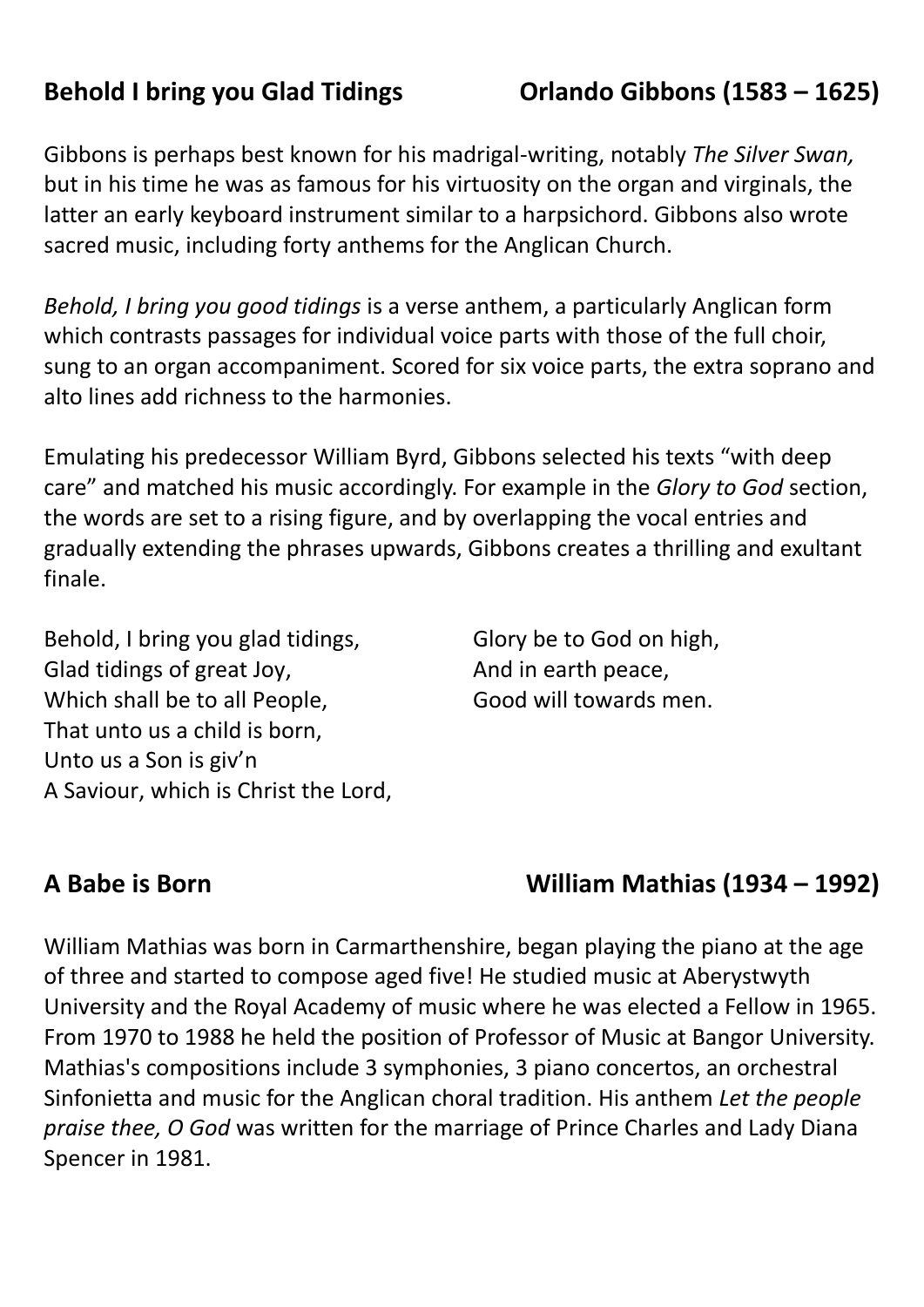*A Babe is Born* was commissioned in 1972 by the Cardiff Polyphonic Choir. Thought to have originated in the 15<sup>th</sup> Century, the carol is vigorous and dance-like with lively cross-rhythms in the accompaniment. In medieval times, the Latin text would have been sung by the priest and answered in the vernacular by the congregation.

A babe is born all of a may, To bring salvation unto us. To him we sing both night and day. Veni Creator Spiritus.

At Bethlehem, that blessed place, The child of bliss now born he was; And him to serve God give us grace, O lux beata Trinitas.

There came three kings out of the East, To worship the King that is so free, With gold and myrrh and frankincense, A solis ortus cardine.

The angels came down with one cry, A fair song that night sung they In worship of that child: Gloria tibi Domine

A babe is born all of a may, To bring salvation unto us. To him we sing both night and day. Veni Creator Spiritus. Noel!

Words 15th Century

## **Interval**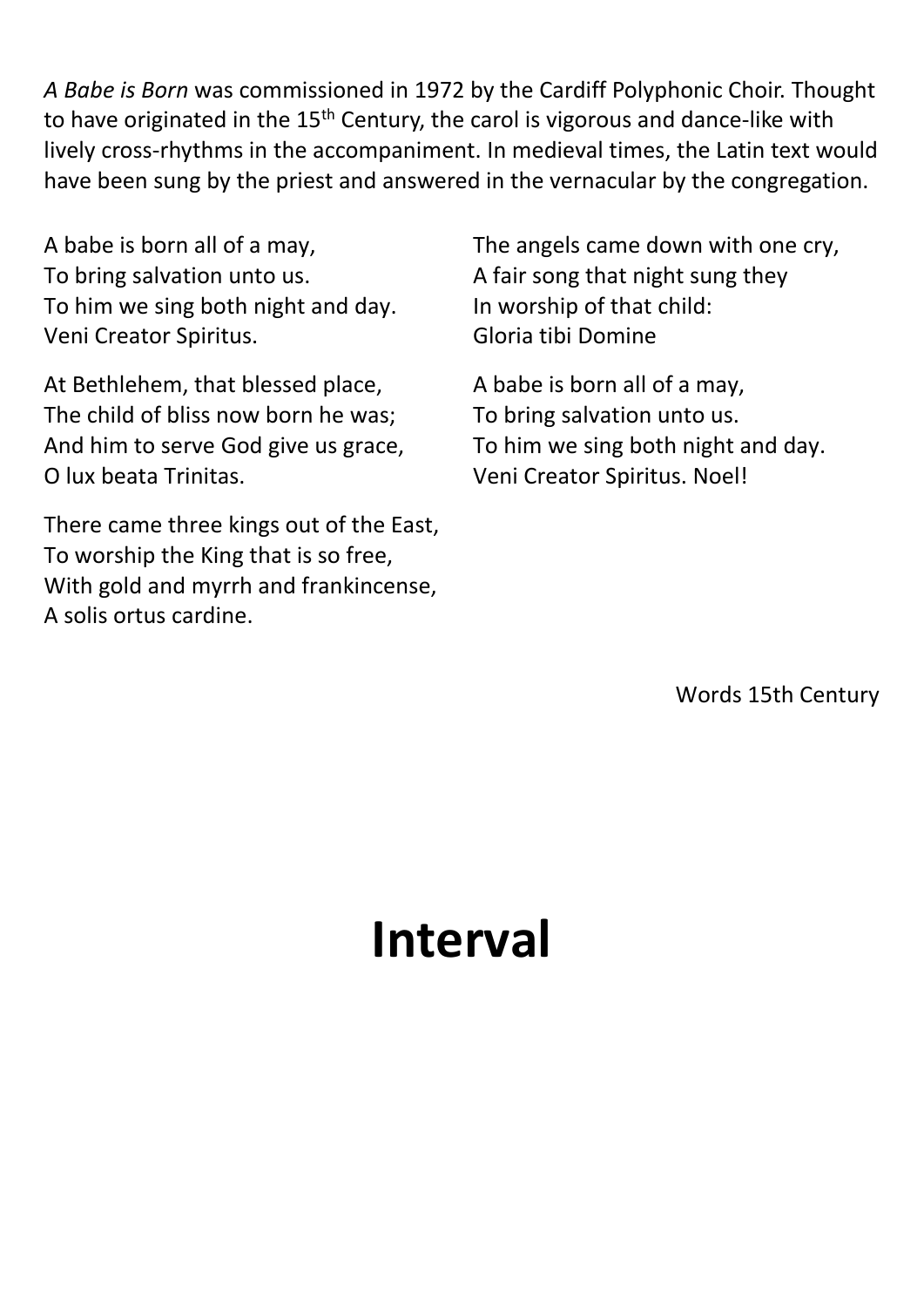### **A Christmas Carol Zoltán Kodály (1882 – 1967)**

Kodály is one of Hungary's two prominent 20<sup>th</sup> Century composers, the other being Bela Bartok. The two men were lifelong friends. As a boy, Kodály studied violin and piano and sang in the cathedral choir. In 1906 he was awarded a PhD at the Academy of Music in Budapest where he completed a thesis on the structure of Hungarian folk-song. After graduating, he spent some time in Paris where he studied briefly with the organist Charles Widor and where he first heard the music of Debussy.

Kodály's compositions include opera, orchestral and vocal works, but he also made a huge contribution to the field of music education. The "Kodály Method" was designed to encourage the innate musicality of children through the singing of folk songs and to develop musicianship skills with a huge range of graded rhythmic and melodic exercises.

Kodály's music bears influences of both his native folk-song and the French 20th Century composers, *A Christmas Carol* is based on a traditional Hungarian tune in which Kodály plays on the repetitive, driving rhythm, alternating duple and triple meters and the interlocking of the phrases among the voice parts. The carol concludes with a slower *Amen* passage beginning tentatively, quickly rising to a forte dynamic, then just as quickly subsiding to a reverent pianissimo.

All men draw near, Christmas is here, All the welkin rings. Tell the story, Sing all glory To the King of Kings.

He who of old Prophets foretold, Now is come to birth, Come one and all To the ox stall: He brings peace on earth! See where the star, Gleaming a-far, Guides us through the dark, God's holy dove Brings back in love Sinners to his ark.

Tell the story Of his glory, Christ by all adored. Songs upraising, Praise him, praise him, All men praise the Lord.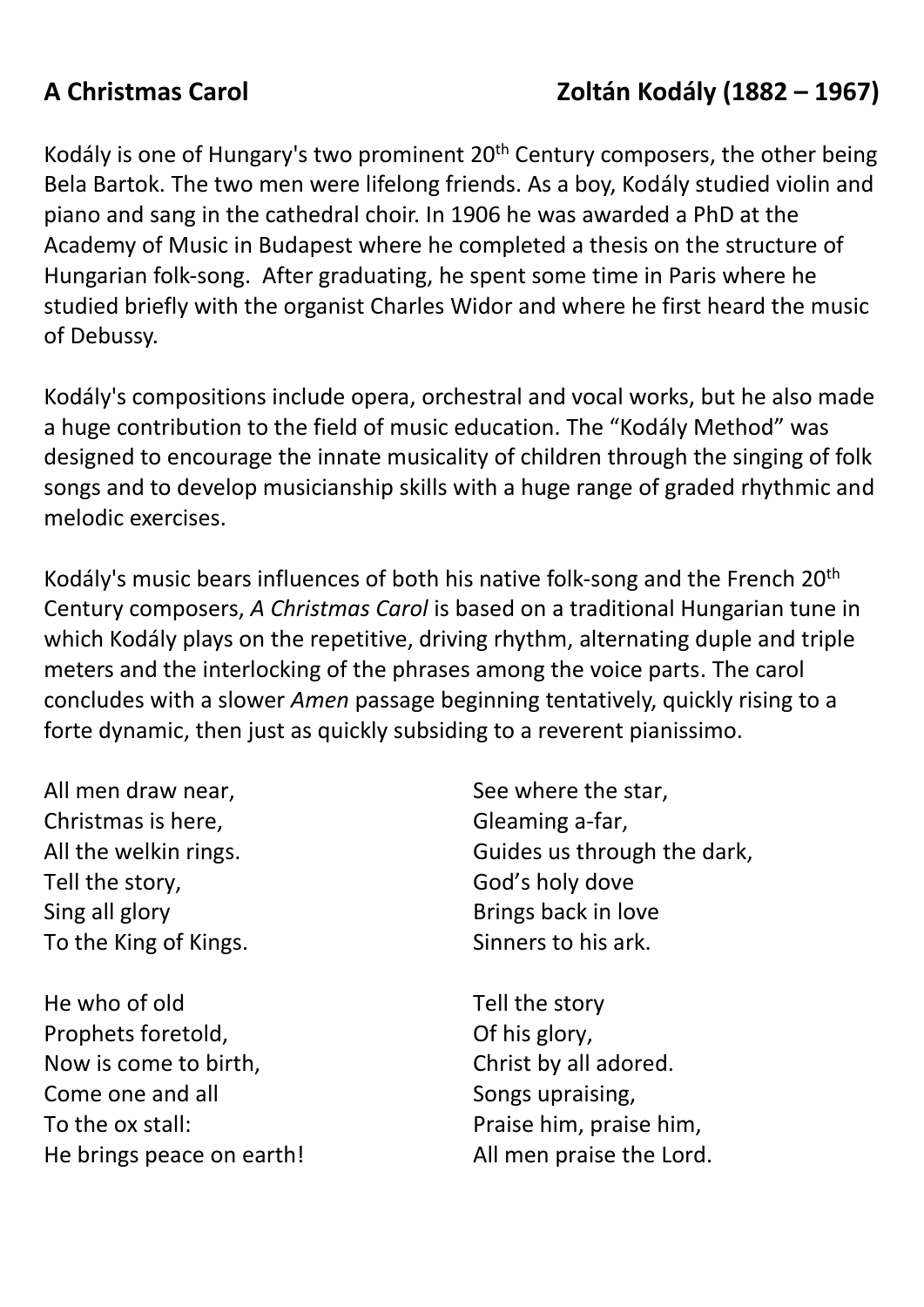Babe all holy Whom all lowly Ox and ass adore, Bless our cattle, Bless our harvest, Bless each house and store. Jesu, hear us, Christ, be near us, Make us holy, With joyful praise Fill all our days, Hear us when we call. Amen.

Words by Clement F Rogers

#### **Lullaby My Jesus Peter Warlock (1894 – 1930)**

Peter Warlock was the pseudonym of music critic and musicologist Philip Heseltine. He composed over 100 works for voice and piano and was responsible for editing much music from the  $16<sup>th</sup>$  and  $17<sup>th</sup>$  centuries, His Capriol Suite of 1926, a set of 6 dances taken from a 16<sup>th</sup> Century book of Renaissance dances, is well known, and was arranged originally by Warlock for piano duet, and then later for string orchestra. The most lyrical of the set is number 5, to which Warlock gave the title *Pieds-en-l'air,* (with feet raised), the term more usually associated with more energetic french dances such as the Galliard or Bransles.

Inspired by Warlock's setting, the conductor and composer Andrew Carter adapted the movement as a vocal lullaby keeping Warlock's original music intact and adding his own words. In both verses, the simple melody and lilting rhythm are accompanied by affecting chords, In verse 2, keen ears may hear subtle harmonic differences, adding a piquancy which belies the sweetness of the melody and simplicity of the words.

#### **God rest you merry, gentlemen -** *All sing*

God rest you merry, gentlemen, Let nothing you dismay, For Jesus Christ our Saviour Was born upon this day, To save us all from Satan's power When we were gone astray: O tidings of comfort and joy, comfort and joy, O tidings of comfort and joy.

#### *Choir*

From God our heav'nly Father A blessèd angel came, And unto certain shepherds Brought tidings of the same, How that in Bethlehem was born The Son of God by name: O tidings of comfort and joy, comfort and joy, O tidings of comfort and joy.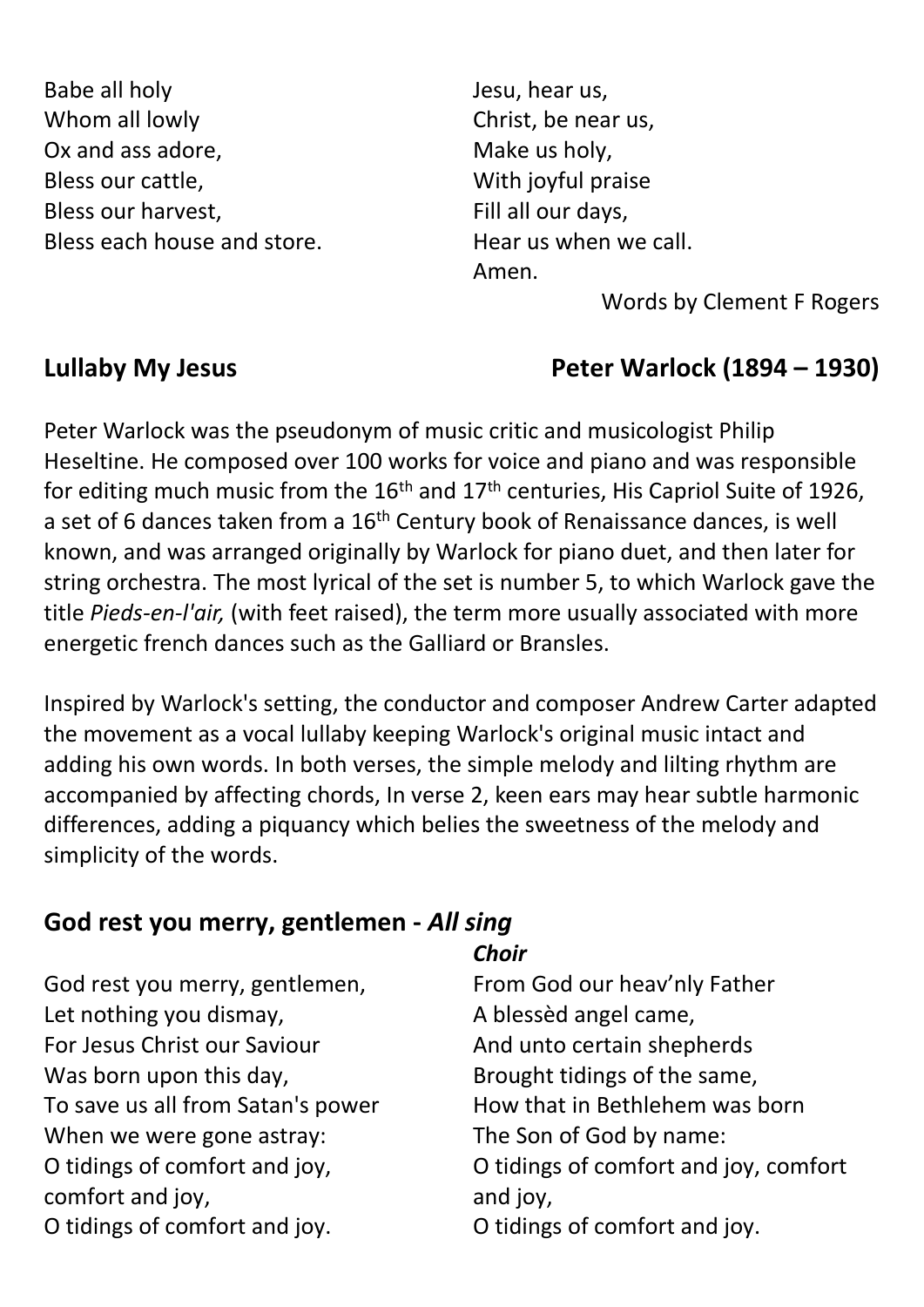#### *All*

The shepherds at those tidings Rejoicèd much in mind, And left their flocks a-feeding, In tempest storm and wind, And went to Bethlehem straightway This blessèd babe to find: O tidings of comfort and joy, comfort and joy O tidings of comfort and joy.

#### *Choir*

But when to Bethlehem they came, Whereat this infant lay, They found him in a manger, Where oxen feed on hay; His mother Mary kneeling, Unto the Lord did pray: O tidings of comfort and joy, comfort and joy, O tidings of comfort and joy.

#### *All*

Now to the Lord sing praises,

All you within this place,

And with true love and brotherhood

Each other now embrace;

The holy tide of Christmas

All others doth deface:

O tidings of comfort and joy, comfort and joy,

O tidings of comfort and joy.

#### **Latchmere school choir**

## **Huron Indian Carol Words:English version-JE Middleton,**

**Dormi, Dormi, o bel bambin Traditional Italian** 

**Music: Trad Canadian**

**Troika Words and music by Jane Sebba**

**Love Shone Down Andy Piercy and CS de Whalley, Arr. Craig McLeish**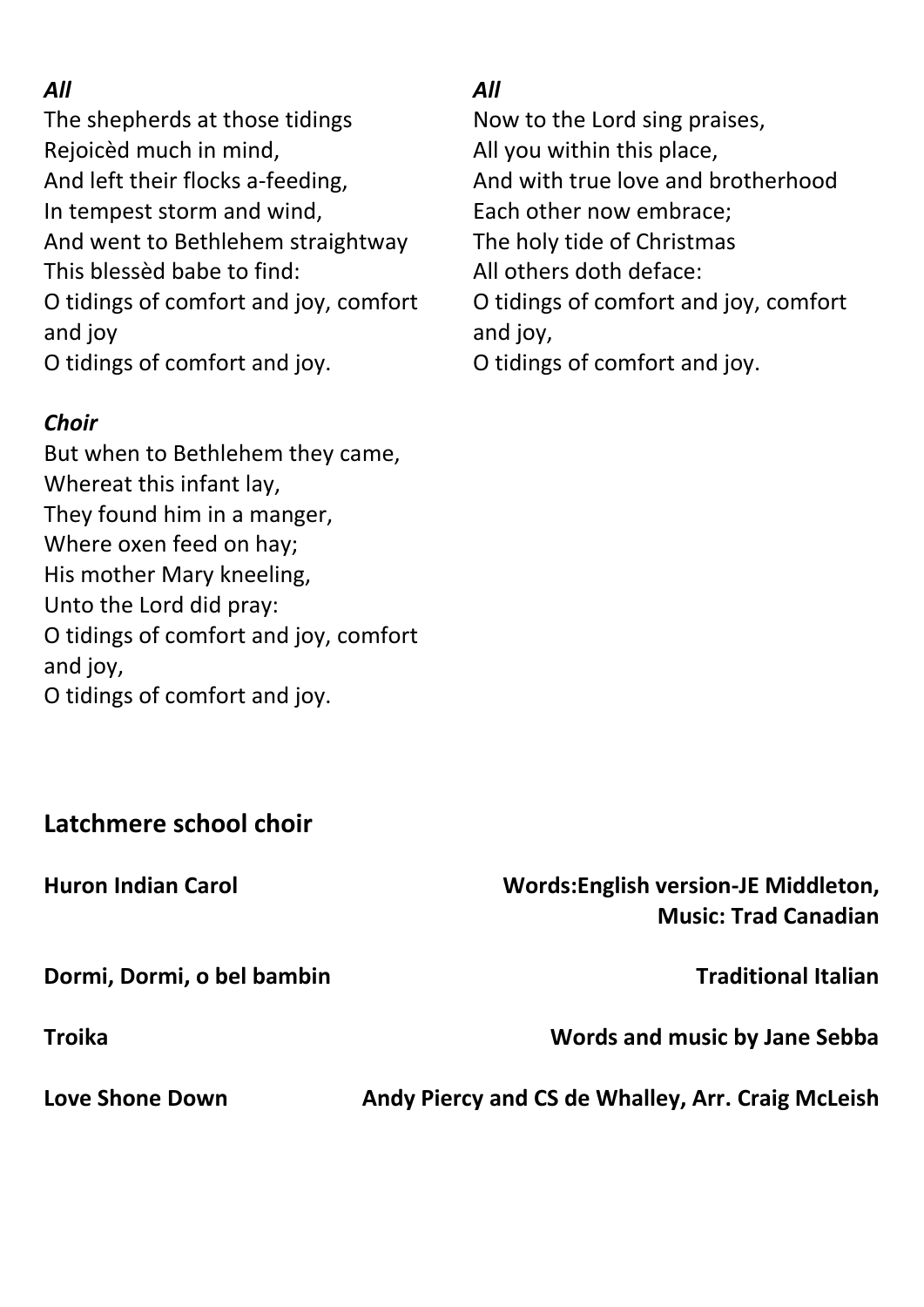#### **Away in a Manger -** *All sing*

#### *Children*

Away in a manger, no crib for a bed, The little Lord Jesus laid down his sweet head; The stars in the bright sky looked down where he lay, The little Lord Jesus asleep on the hay.

The cattle are lowing, the baby awakes, But little Lord Jesus no crying he makes. I love thee, Lord Jesus! Look down from the sky, And stay by my side til morning is nigh.

Be near me, Lord Jesus; I ask Thee to stay Close by me forever, and love me, I pray. Bless all the dear children in Thy tender care, And fit us for heaven, to live with Thee there.

#### **Winter Wonderland Arr. Paul Ayres** (b. 1970)

#### **Santa Claus is Coming to Town Arr. Paul Ayres** (b. 1970)

#### **O Come, all ye Faithful –** *All sing*

O come, all ye faithful, Joyful and triumphant, O come ye, O come ye to Bethlehem; Come and behold him Born the King of Angels:

#### *Refrain*

O come, let us adore Him, O come, let us adore Him, O come, let us adore Him, Christ the Lord!

God of God, Light of Light, Lo! he abhors not the Virgin's womb; Very God, Begotten, not created: O come, let us adore Him ……

Sing, choirs of angels, Sing in exultation, Sing, all ye citizens of heav'n above; Glory to God In the highest: O come, let us adore Him…..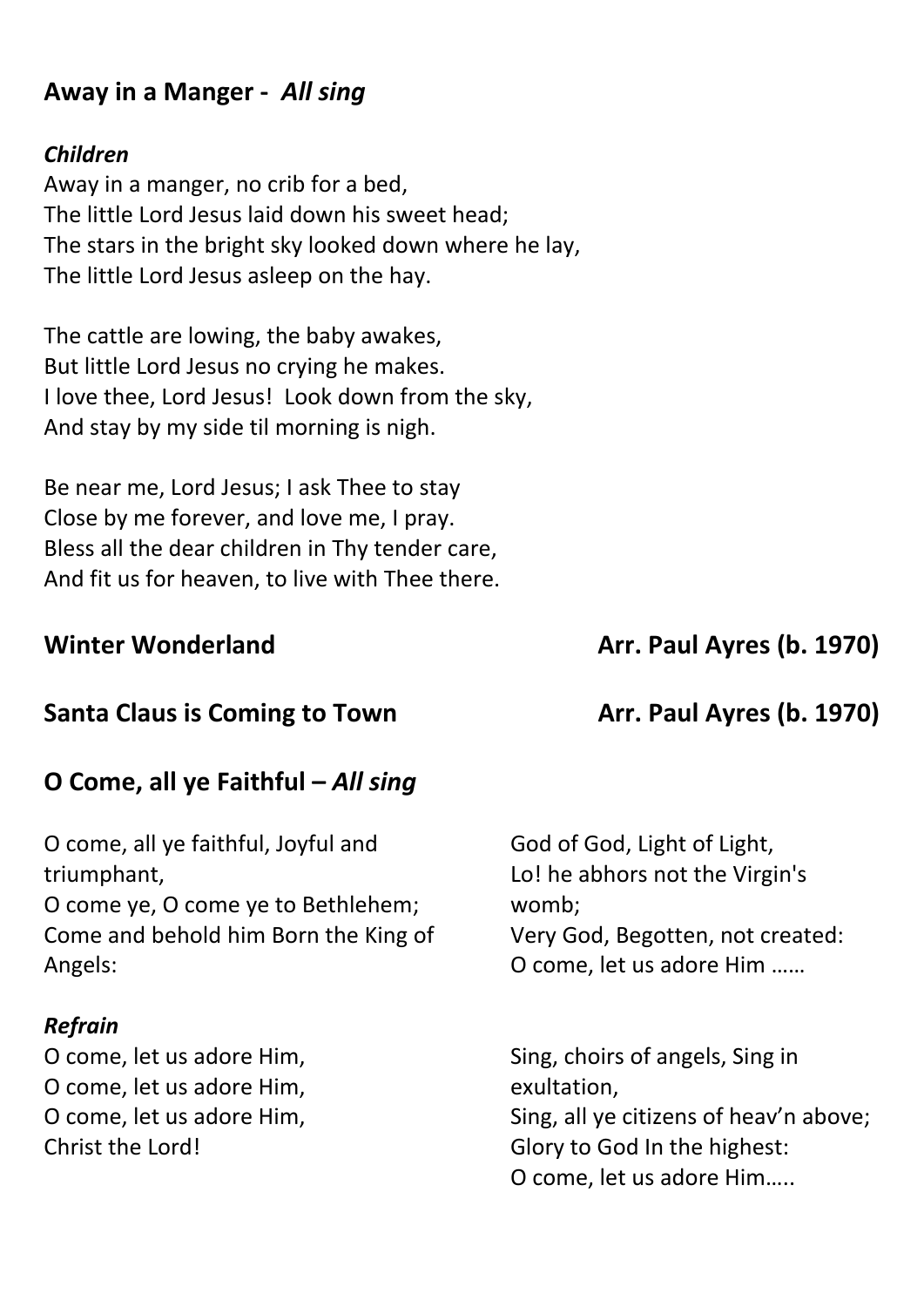Yea, Lord we greet thee, Born that happy morning, Jesu, to thee be glory giv'n; Word of the Father, now in flesh appearing: O come, let us adore Him…..

**12 Days of Christmas Arr. John Rutter (b. 1945)** 

**Jingle Bells Arr. Paul Ayres (b. 1970)**

**Programme notes by Jane Purser**

#### **Latchmere School Choir**

Latchmere School is a school with a strong tradition of music making. Over the years we have had choirs in both Year 2 and Year 3, in addition to the Main School Choir for pupils in years 4-6 which is performing this evening. Meeting weekly, we sing a variety of songs which become more challenging as the pupils develop as singers. Singing at Latchmere is not just confined to the choir and the whole school enjoy singing at regular singing assemblies and in class. We hope you enjoy our programme this evening- we have enjoyed rehearsing in readiness for the concert.

**Sophie Mcloughlin**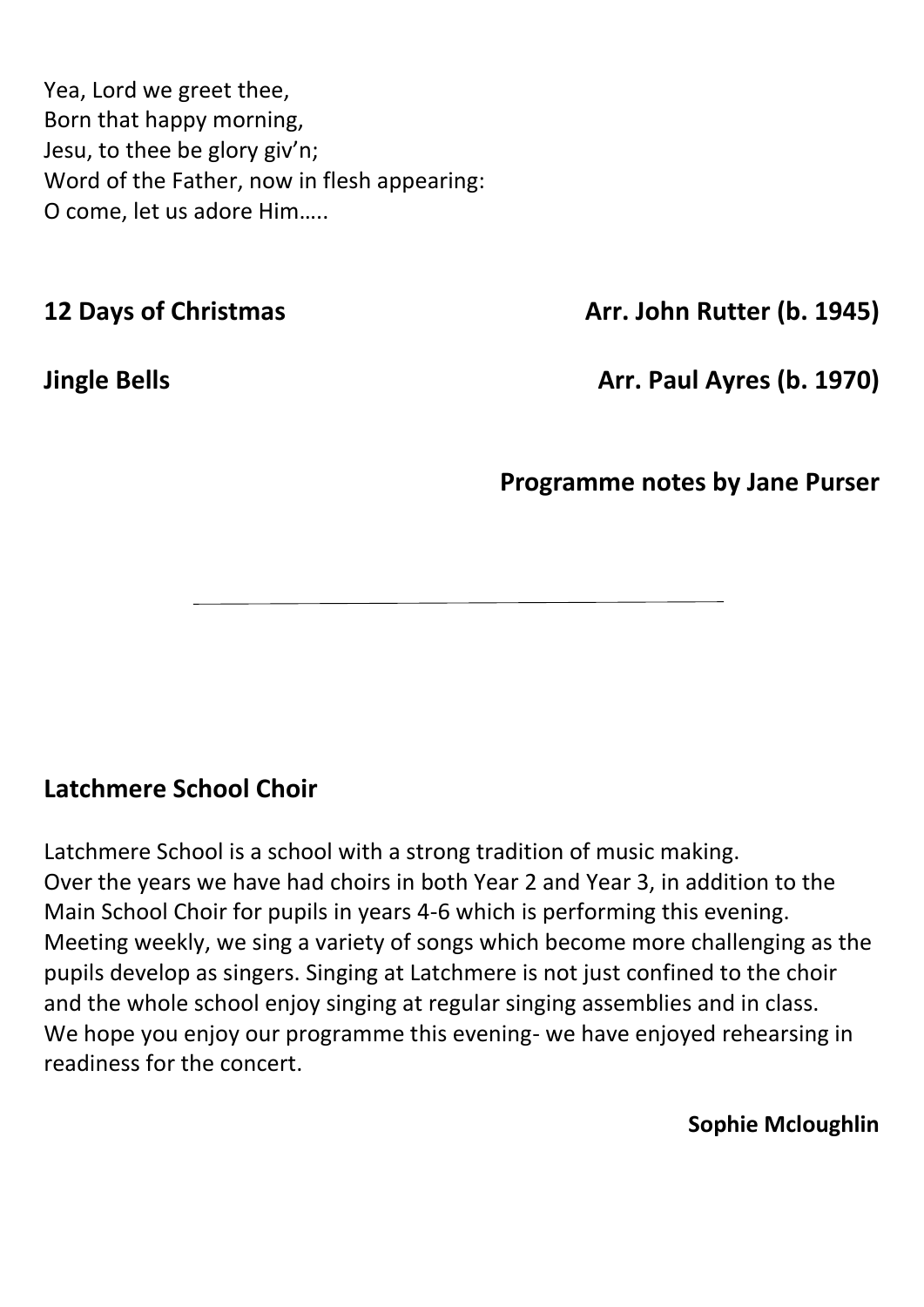### **Jack Apperley - conductor**

Jack Apperley is a London based freelance conductor. Under the tutelage of Patrick Russill, he graduated from the Royal Academy of Music where he obtained a Masters in Choral Conducting. He was awarded a Distinction and received the Sir Thomas Armstrong Choral Leadership Prize. Prior to this, Jack read Music at the University of Birmingham where he was mentored by Simon Halsey CBE. In 2019, Jack was awarded the Choir Prize at the Jazeps Vitols International Choral Conducting Competition in Riga, Latvia. He also was a semi-finalist in the World Choral Conducting Competition in Hong Kong. In 2018, he was awarded Second Prize at the inaugural London International Choral Conducting Competition. Jack is the Music Director and Conductor of the Imperial College Chamber Choir, Concordia Voices and the University Women's Choir at the University of Birmingham.

Jack is an Assistant Chorus Master of the London Symphony Chorus. This role has seen Jack prepare the chorus for performances of Adams' El Niňo, Liszt's Faust Symphony, Bernstein's Chichester Psalms, Beethoven's Ninth Symphony, Britten's Spring Symphony, Bartok's Cantata Profana, Mahler's Eighth Symphony, Orff's Carmina Burana and Luther Adams' In the Name of the Earth. In Spring 2019 Jack conducted the London Symphony Orchestra Community Choir in David Lang's The Public Domain, a work for 1000 voices in the Barbican Centre.

Highlights for 2019/2020 include Handel's Messiah with Concordia Voices celebrating their 20th Anniversary, Jack's first season as conductor of University Women's Choir, and working with the Choeur de Radio France as Chorus Master in May 2020.

#### **Paul Ayres - accompanist**

Paul Ayres was born in Perivale, west London, studied music at Oxford University, and now works freelance as a composer & arranger, choral conductor & musical director, and organist & accompanist. He has received over one hundred commissions for new works, and his music is published in Canada, Germany, Norway, Russia, the UK and the USA. Paul is the regular conductor of City Chorus and the London College of Music Chorus (at the University of West London), accompanist of Concordia Voices, and associate accompanist of Crouch End Festival Chorus. He has led many music education workshops for children, and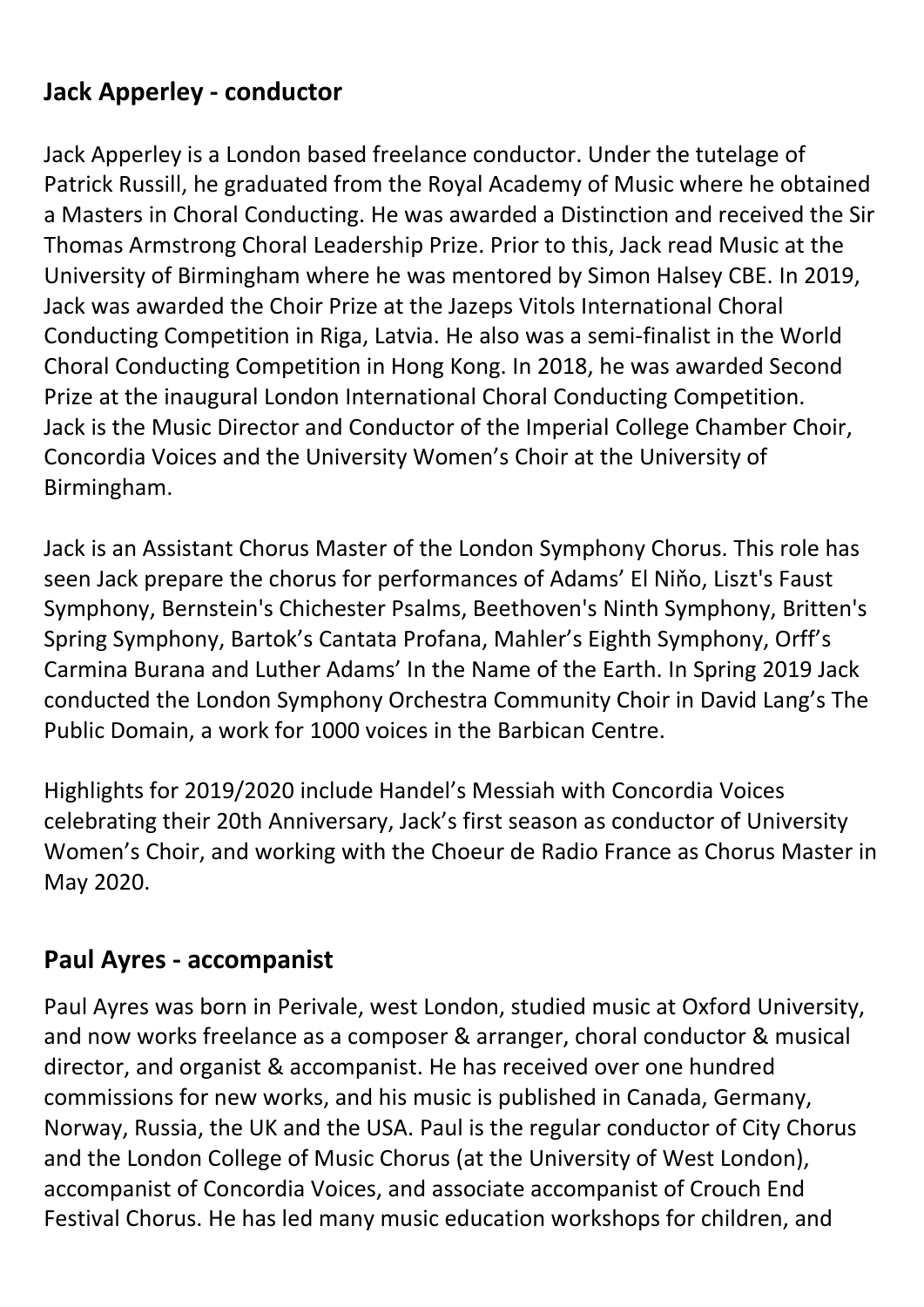played piano for improvised comedy shows and musical theatre. Forthcoming commissions include a musical for primary schools celebrating the 200th anniversary of John Ruskin's birth, a new work for Concordia Voices' 20<sup>th</sup> birthday, and choral arrangements of Pet Shop Boys songs. 2020 will see the release of a CD "Sacred Ayres" recorded by the choir of Selwyn College Cambridge.

Please visit **[www.paulayres.co.uk](http://www.paulayres.co.uk/)** to find out more.

### **Concordia Voices**

Concordia Voices is a well-established chamber choir of about 30 mixed voices and is currently directed by Jack Apperley. Our regular accompanist is the composer and arranger Paul Ayres.

The choir performs regularly in south-west London where it is based. We have also toured abroad and to other locations in the UK as well as taking part in local musical events. Concordia Voices enjoy performing music from a wide repertoire ranging over 4 centuries and the choir has a keen interest in performing the work of contemporary composers, including Jonathan Dove, James MacMillan, Morten Lauridsen, John Tavener and Naji Hakim.

Concordia Voices rehearse on Sunday evenings from 6.45pm to 9pm in Hampton Hill. We are a small, friendly choir and new singers are warmly welcome. If you are interested in joining us please contact our secretary for more information at, [secretary@concordiavoices.org](mailto:secretary@concordiavoices.org) or visit our web site for information on how to join the choir. [www.concordiavoices.org](http://www.concordiavoices.org/)

| Soprano               | Alto              | Tenor                | <b>Bass</b>            |
|-----------------------|-------------------|----------------------|------------------------|
| Jackie Allen          | Rebecca Bevan     | Colin Flood          | Adam Brown             |
| Lynda Beament         | <b>Julie Hall</b> | <b>Clive Hall</b>    | Philip Congdon         |
| <b>Prill Hinckley</b> | Peggy Hannington  | André Serra          | <b>Martin Hinckley</b> |
| Julia Lavery          | Jane Newman       | Paddi Sutton-Coulson | <b>Tim Rowett</b>      |
| Margaret Lord         | Barbara Orr       |                      |                        |
| Rosie Oxborrow        | Jane Purser       |                      |                        |
| <b>Ruth Parker</b>    | Janet Taylor      |                      |                        |
| Fiona Rowett          |                   |                      |                        |
| Helen Sugiyama        |                   |                      |                        |